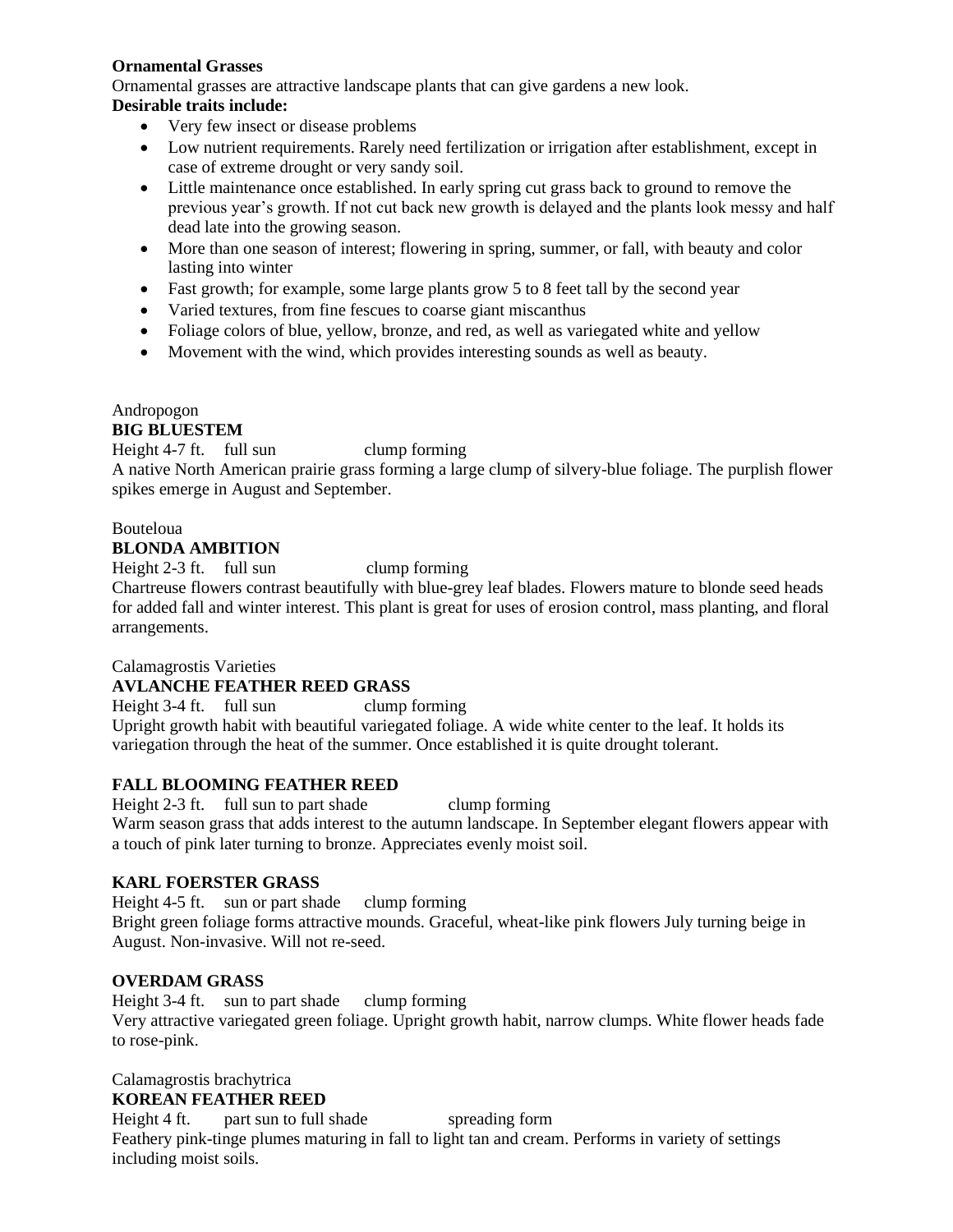#### **Carex BLUE ZINGER SEDGE**

Height 8-16 in. full sun to full shade clumping form Improvement over the species with bluer foliage in an upright habit. Tolerant of a range of soil conditions once established. Great for border or mass plantings.

#### Deschampsia **PIXIE FOUNTAIN**

Height 1-2 ft. part sun to part shade clumping form An easy growing, hardy, fine-textured grass. Tolerating sunny to shaded garden areas great for mass planting, small containers and gardens.

### **TUFTED HAIR GRASS**

Height 3 ft. sun to part shade clump forming A cool season, evergreen grass that is hardy in Zone 4. Normally found in moist, boggy sites, and will do best in a moist site in partial shade. Produces delicate flowers in June that rise 2 ft. above the plant and remain showy into the winter.

#### Erianthus Ravennae **HARDY PAMPAS GRASS**

Height 8-10 ft. full sun clump forming Showy, 2 ft. long silvery-white silky plumes in early fall. Gorgeous fall coloring. Fast growing. Great specimen, screen or accent plant.

### Festuca

### **BOULDER BLUE FESCUE GRASS**

Height 8 in. full sun clump forming Forms a beautiful little clump of upright foliage sin shades of metallic blue. Tan seed heads rise 6 in. above clump in summer. Best in well-drained soils

#### Festuca

### **ELIJAH BLUE FESCUE GRASS**

Height 6-10 in. full sun clump forming Small with attractive fine-textured blue foliage. A cool season grass. Grown for the foliage. In hot spells may brown out but revives with the onset of cooler weather.

#### Hakonechloa macra 'Aureola'

### **GOLDEN VARIEGATED HAKONE GRASS**

Height 14 inches full sun to part shade Brilliant yellow variegated foliage. Provides vivid highlights in shaded areas or evening gardens. Partial shade in warmer climates while more sun is suitable in cooler areas.

## Helictrotrichon Sempervirens

**SAPPHIRE BLUE OAT GRASS**

Height 30 in. full sun clump forming

Bright steel blue foliage with flowers in early summer on long arching stems. Perfect dome shaped clumps.

It prefers cooler weather and adequate moisture for the root system.

Miscanthus Varieties **FIRE DRAGON** Height 6-7 ft. full sun clumping form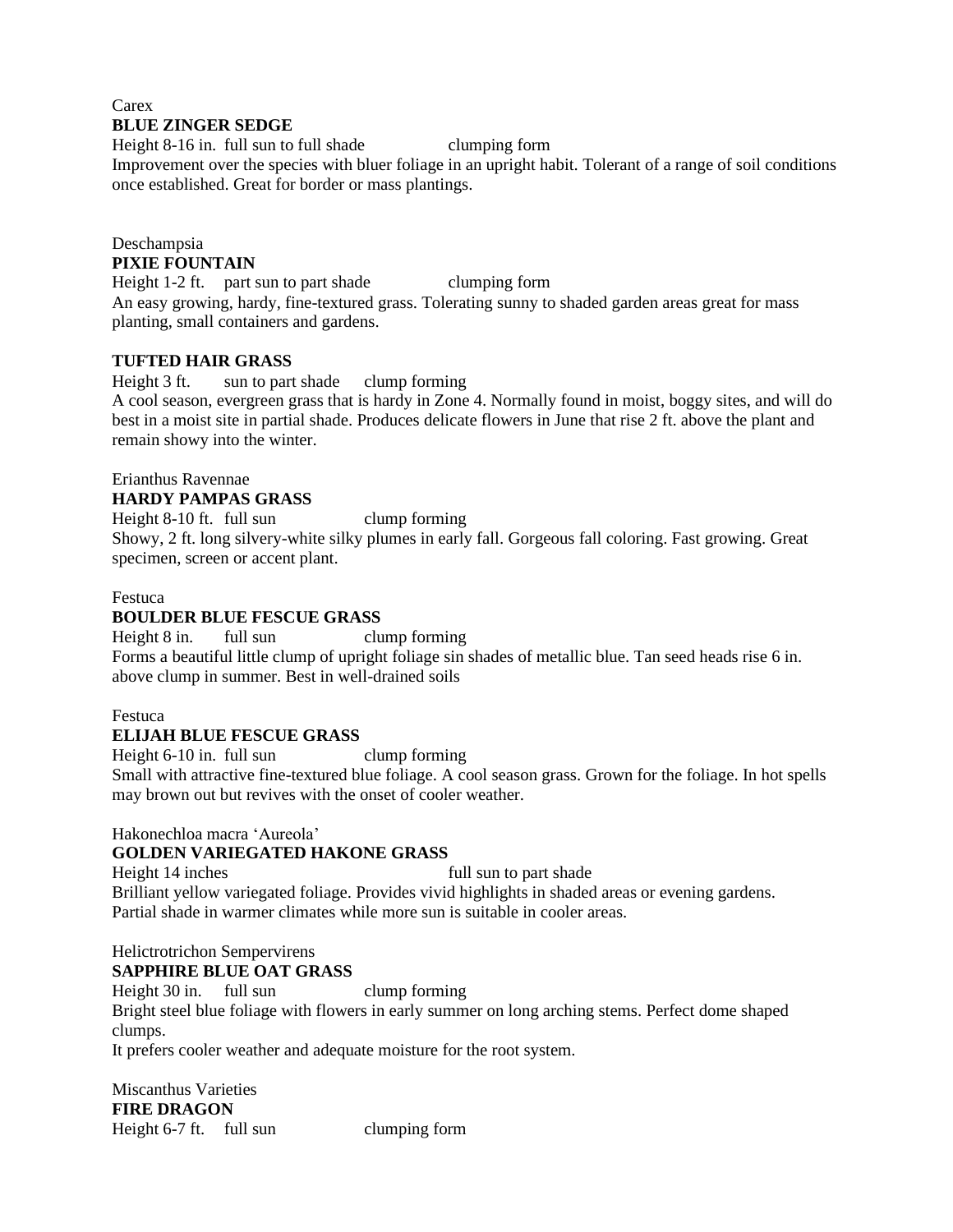Warm season grass with a show-stopping upright habit. Silver plumes dance above the fiery foliage which intensify to hues of red and orange in fall.

### **FLAME GRASS**

Height 4-5 ft. sun to part shade clump forming

A warm season grass. Has magenta colored foliage in late summer. Upright grower. In fall leaves color to a bright red orange before fading to a silken white in winter. Silver-pink seed heads. A ten-year-old specimen can be 30" or more across.

#### **GRAZIELLA GRASS**

Height 4-6 ft. full sun clump forming Large arching mound of foliage. Orangey-red color in autumn. Silvery white plumes

### **PORCUPINE GRASS**

Height 5-7 ft. full sun clump forming Horizontal yellow and green striped leaves. Very upright and clump forming. Will grow in shallow ponds.

### **RED-SILVER JAPANESE SILVER GRASS**

Height 5-7' full sun clump forming Outstanding red tones in both foliage and the flowers. Forms a tall, arching mound of green foliage with red tints. Large pinkish-red flowers in mid to late summer. Fall color on this plant is gorgeous, with the foliage tuning a beautiful red.

### **VARIEGATED SILVER FEATHER GRASS**

Height 5-7 ft. full sun clump forming Wide leaves with a white stripe. It forms a large, arching mound. Flowers in late summer or early fall, first with some tints of red but maturing to fluffy white.

#### Panicum virgatum varieties

#### **HOT ROD**

Height 3-4 ft. full to part sun clump forming Compact, drought and salt tolerant with gorgeous height. Foliage turns red earlier than Shenandoah. Perfect winter habitat for birds.

#### **NORTHWIND SWITCH GRASS**

Height 6 ft. full sun clump forming A newer panicum with very sturdy upright, steel blue stems. Great in mass plantings r as a single specimen.

### **PRAIRIE SKY GRASS**

Height 4-5 ft. full sun clump forming A switch grass with incredible blue tones. Silver pink flowers in late summer.

### **SHENANDOAH SWITCH GRASS**

Height 3 ft. full sun clump forming

What really sets this grass apart from other cultivars is the incredible red hues to the leaves, making it a stand out in the garden. Foliage and blooms began to color up by June. It is bound to be a winner. Likes well-drained soils.

#### Pennisetum Varieties **HAMELN DWARF FOUNTAIN**

Height 24-30 in. full sun clump forming Buff- colored flower heads are profuse in late summer. Great for mass plantings and add structure to the winter garden and seed for birds. Drought tolerant, insect and disease resistant.